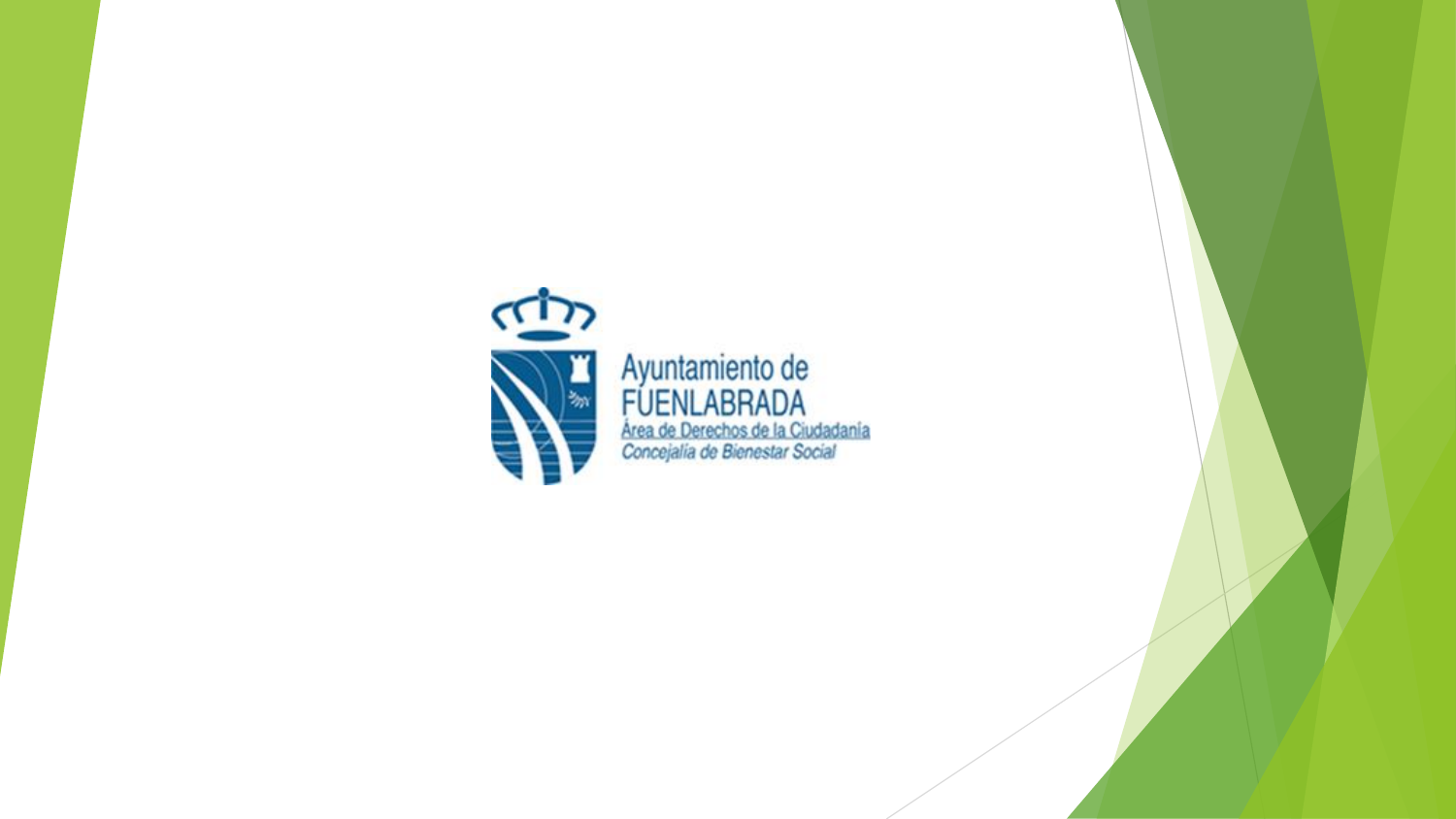



# FUENLABRADA Inclusion programme, Social Services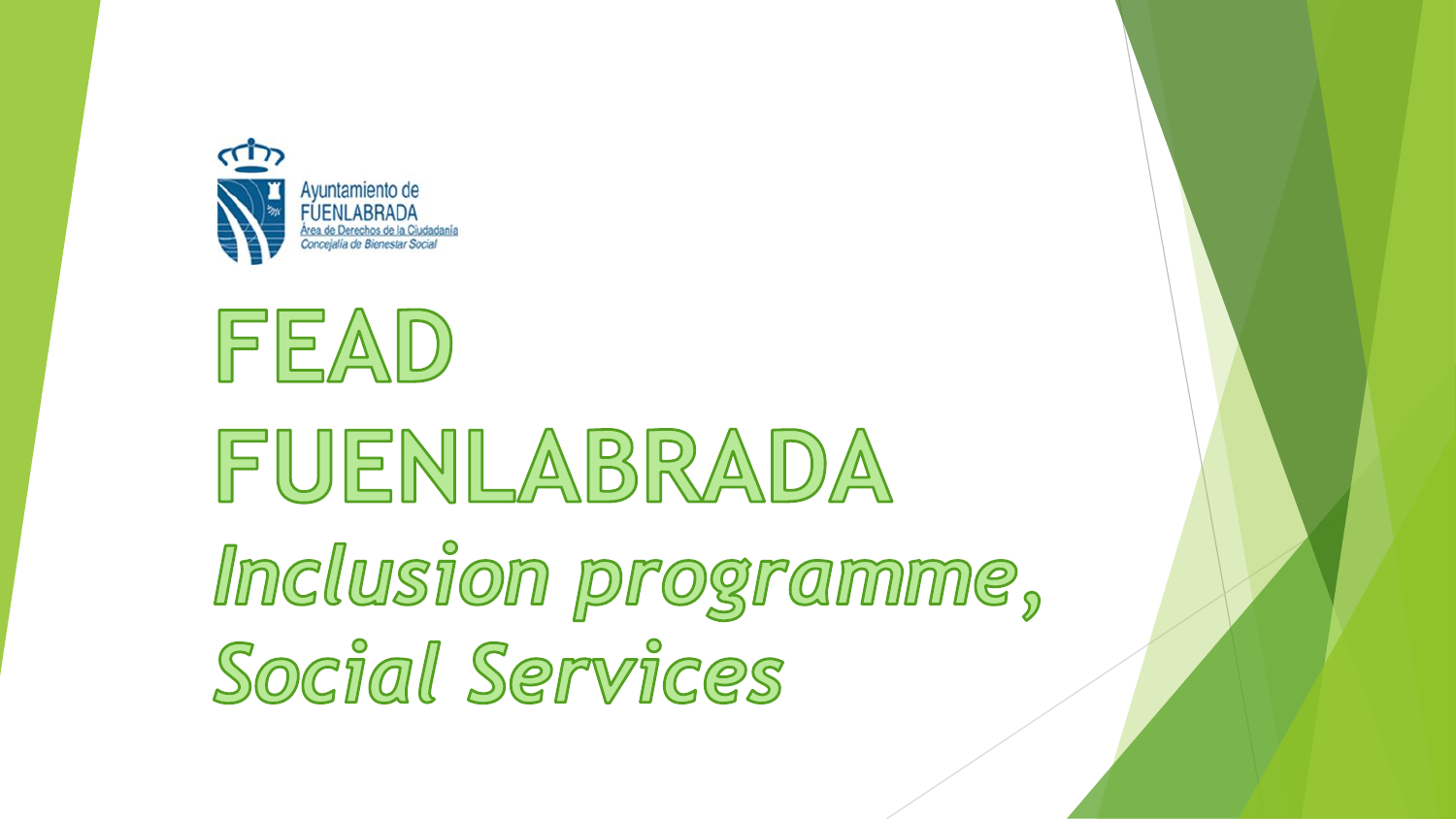HOW WE UNDERSTAND THE FUND FOR EUROPEAN AID TO THE MOST DEPRIVED (FEAD)...

Complementary support to intervention from Social Services, designed to promote people personally and socially

In Fuenlabrada there are 1448 FEAD recipients.

Assumes support for the Social Services delivery system

Social Services have dedicated €1,488,000.00/year in economic support to these recipients

# WE BELIEVE IN PEOPLE AND INCLUSIVE WORK WITH THE NETWORK

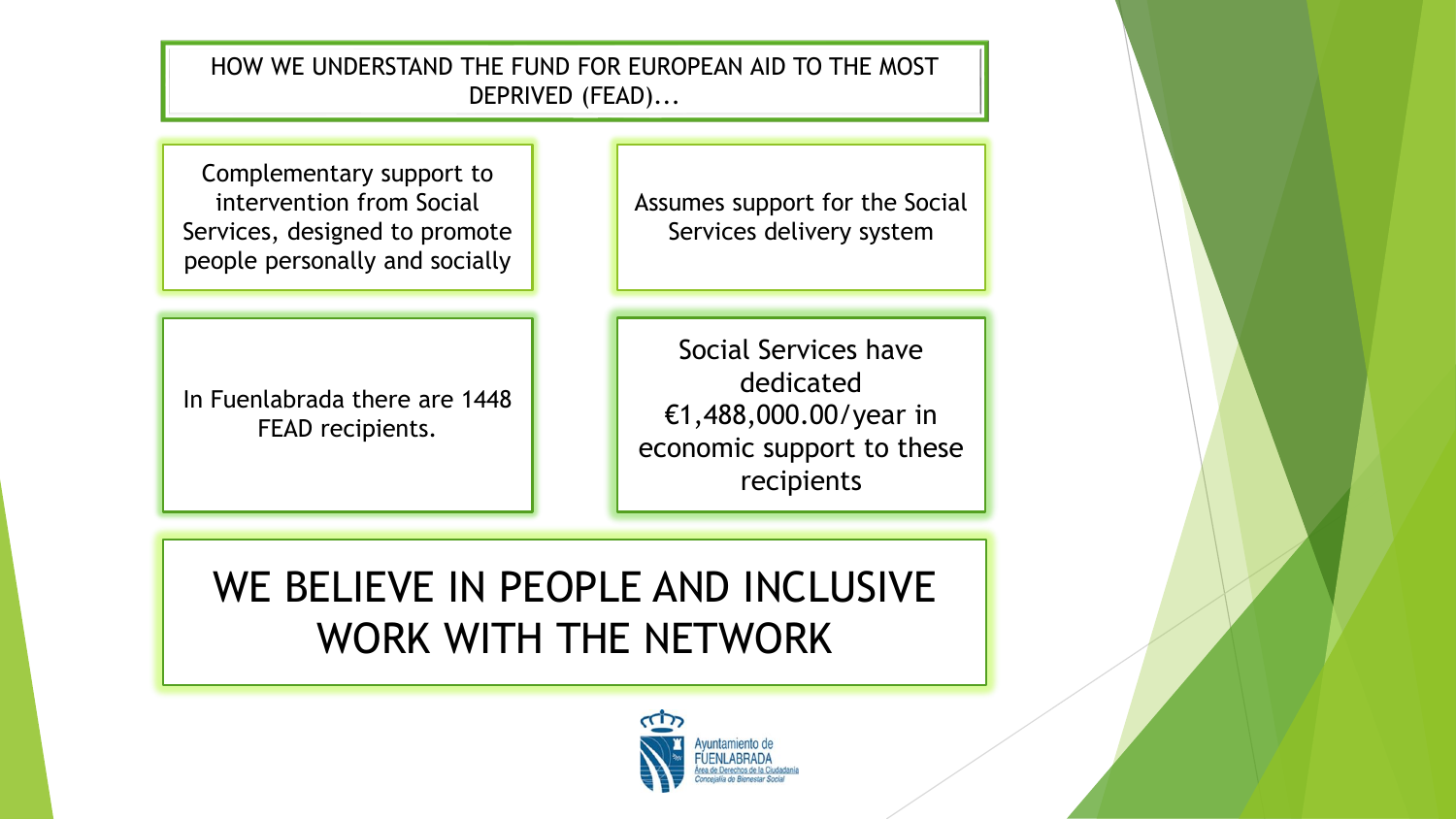# FEAD MANAGEMENT



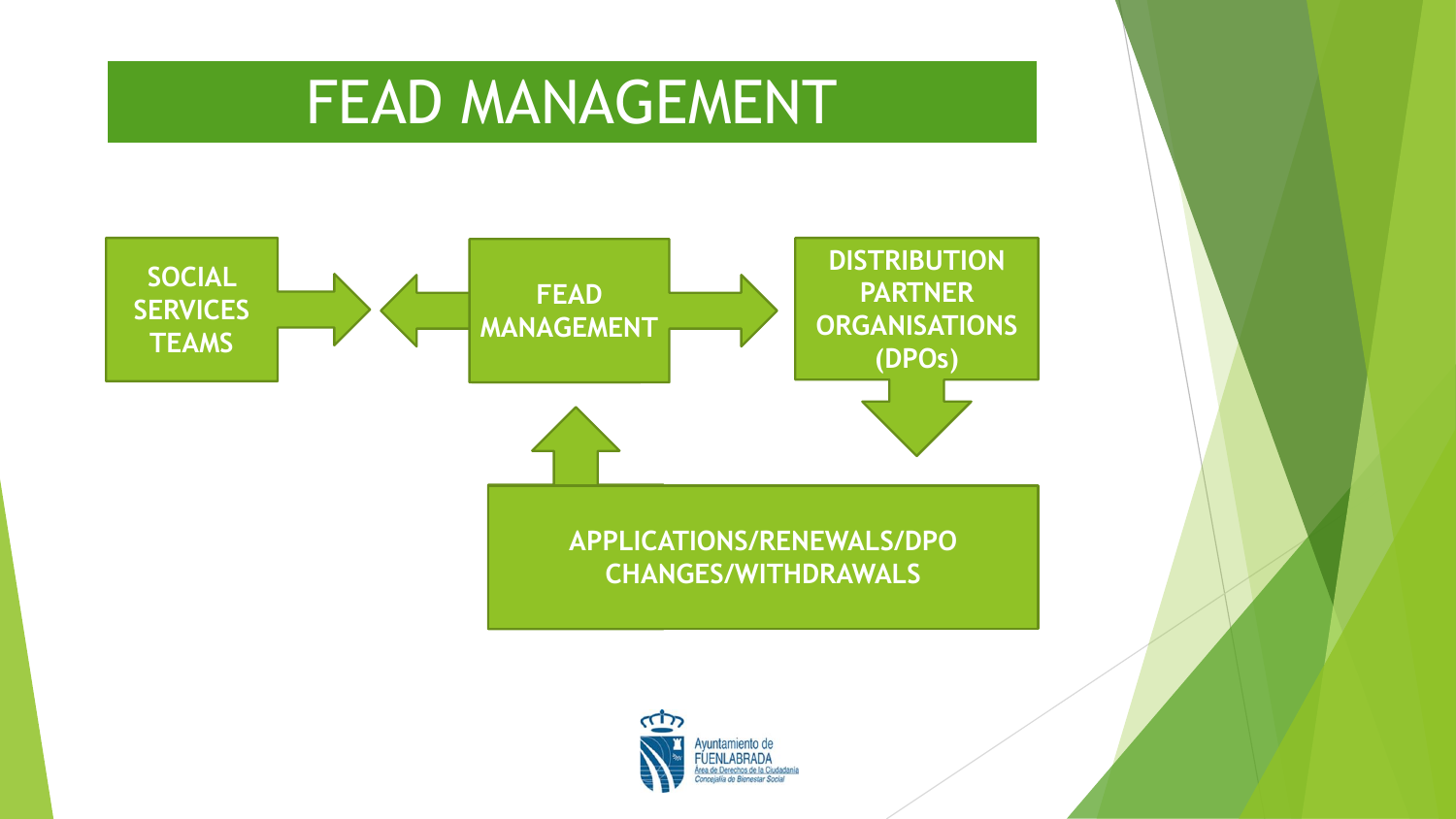#### **FEAD MANAGEMENT**

**The FEAD applicants carry out their application within the DPOs who refer them to Social Services**

**The applications are received and an initial data screening is carried out to divide up the processes among the social services centres, distinguishing if it is an applicant who is coming for the first time or if they already have a file with us.**

**Once we have obtained the reports with the checks/rejections from the social workers, the users' data is entered into the database.** 

**We add all the FEAD user tracking into the social services application so that the social services teams can see the journey.**

> All the managed documentation is divided up by the organisations and the applicants can access food distribution.

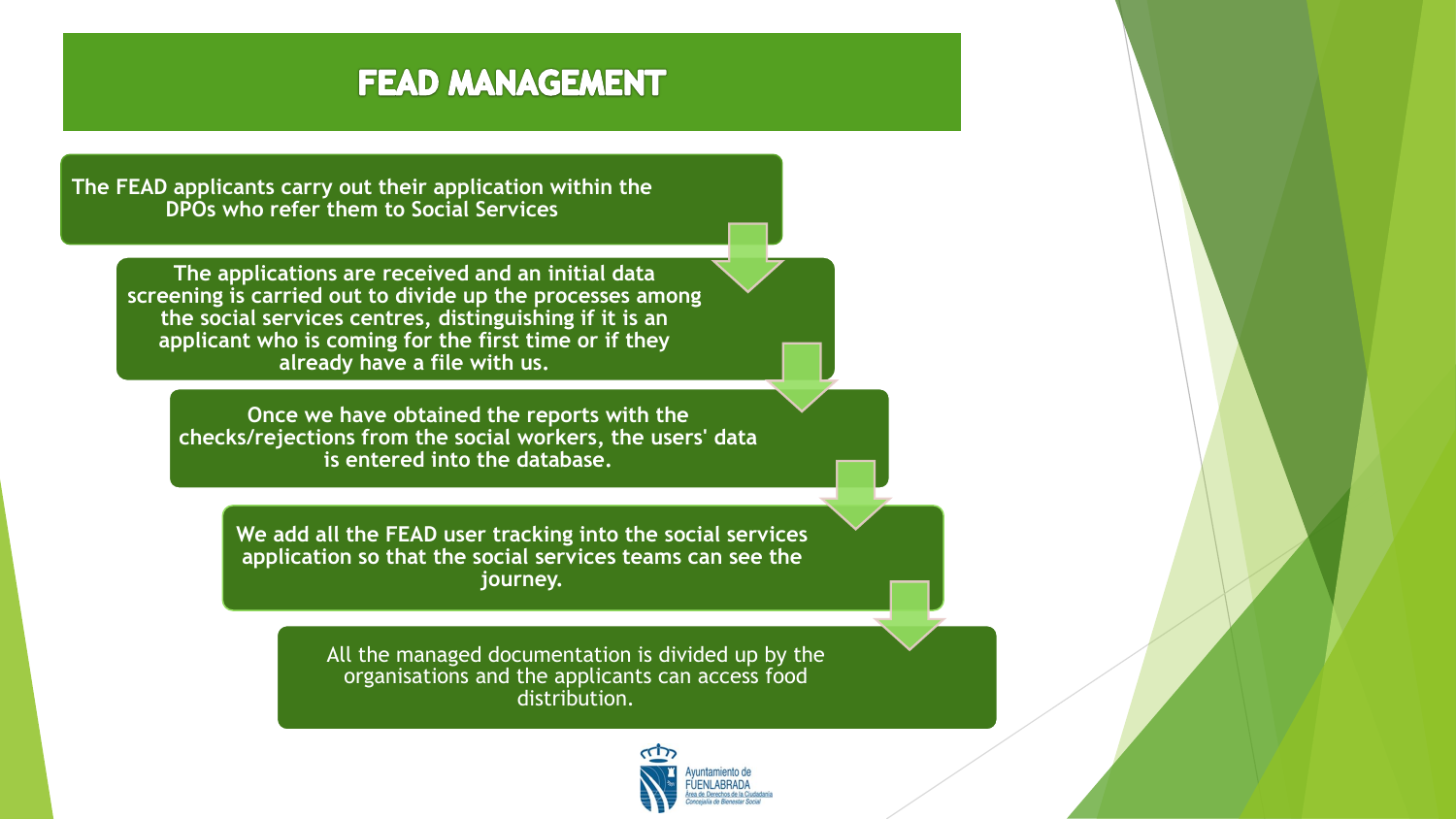## **FEAD ROUNDTABLE**



#### **What is it?**

• **A coordination space with quarterly meetings between social services and the FEAD distribution organisations**

• **They form part of the committee, 10 distribution organisations.**

#### **Benefits of the FEAD Roundtable**

- **Exchange of views and tracking of the processing.**
- **Encourages networking, brings together criteria for action.**
- **Provides solutions and/or alternatives to difficulties.**
- **Encourages solidarity and cooperation between social services and organisations.**
- **Solidarity collection campaigns based on their requirements (sanitary products, toys, infant food, etc.)**
- **Feeling that we belong to a community with shared goals.**

**In Fuenlabrada there are 1448 FEAD recipients.**

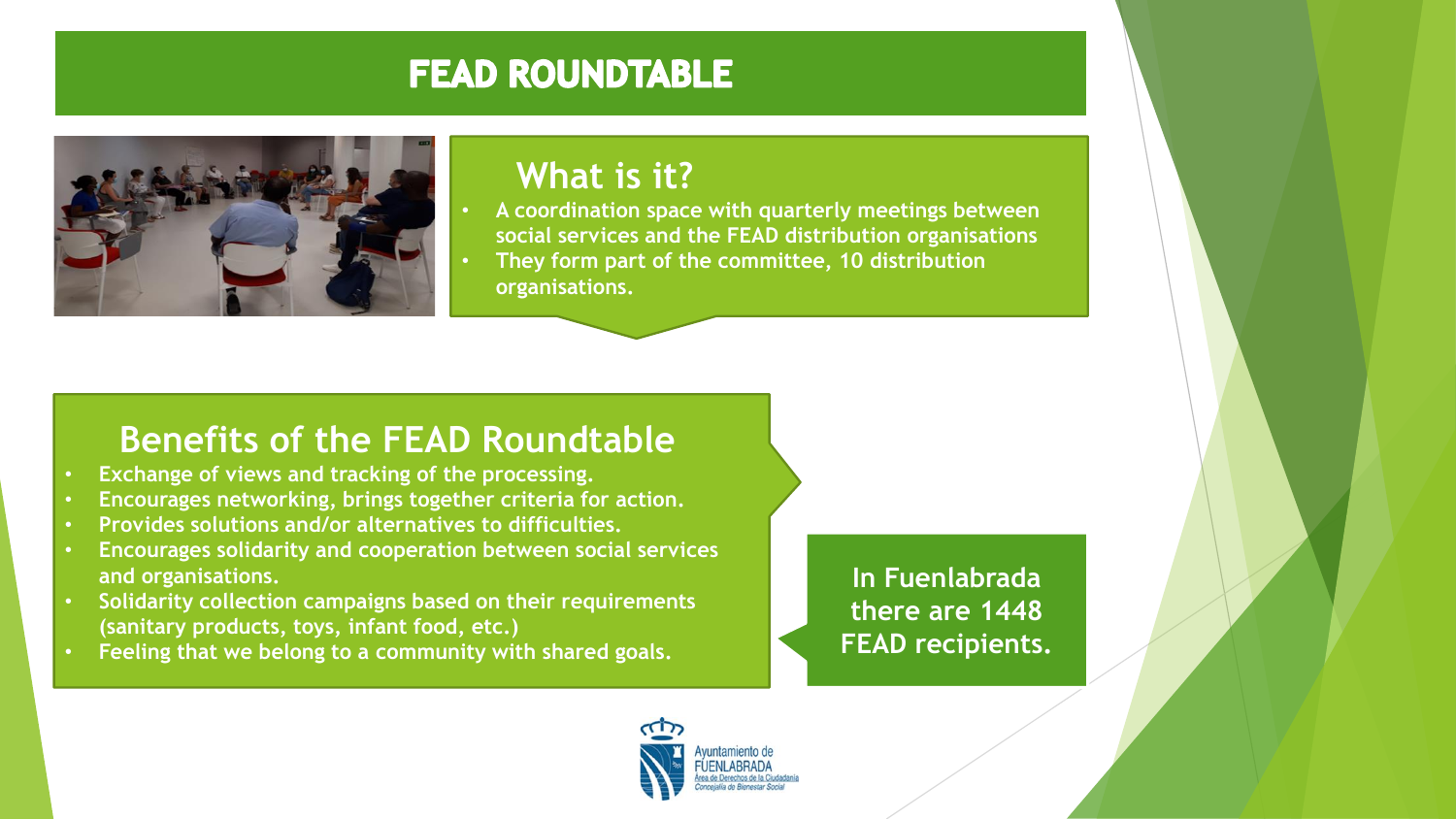#### **FEAD DATABASE**

# **Benefits of the database**

- **Control over where the applicant goes throughout their FEAD journey**
- **Control of the pending checks and/or rejections of each professional.**
- **Quantifies the demand volume and how many applications each organisation has. Allows for assessment.**
- **Avoids duplications.**
- **Allows lists to be issued by organisation that are reviewed for updating**
- **Individual meetings with each organisation if required to resolve "difficult to resolve applications"**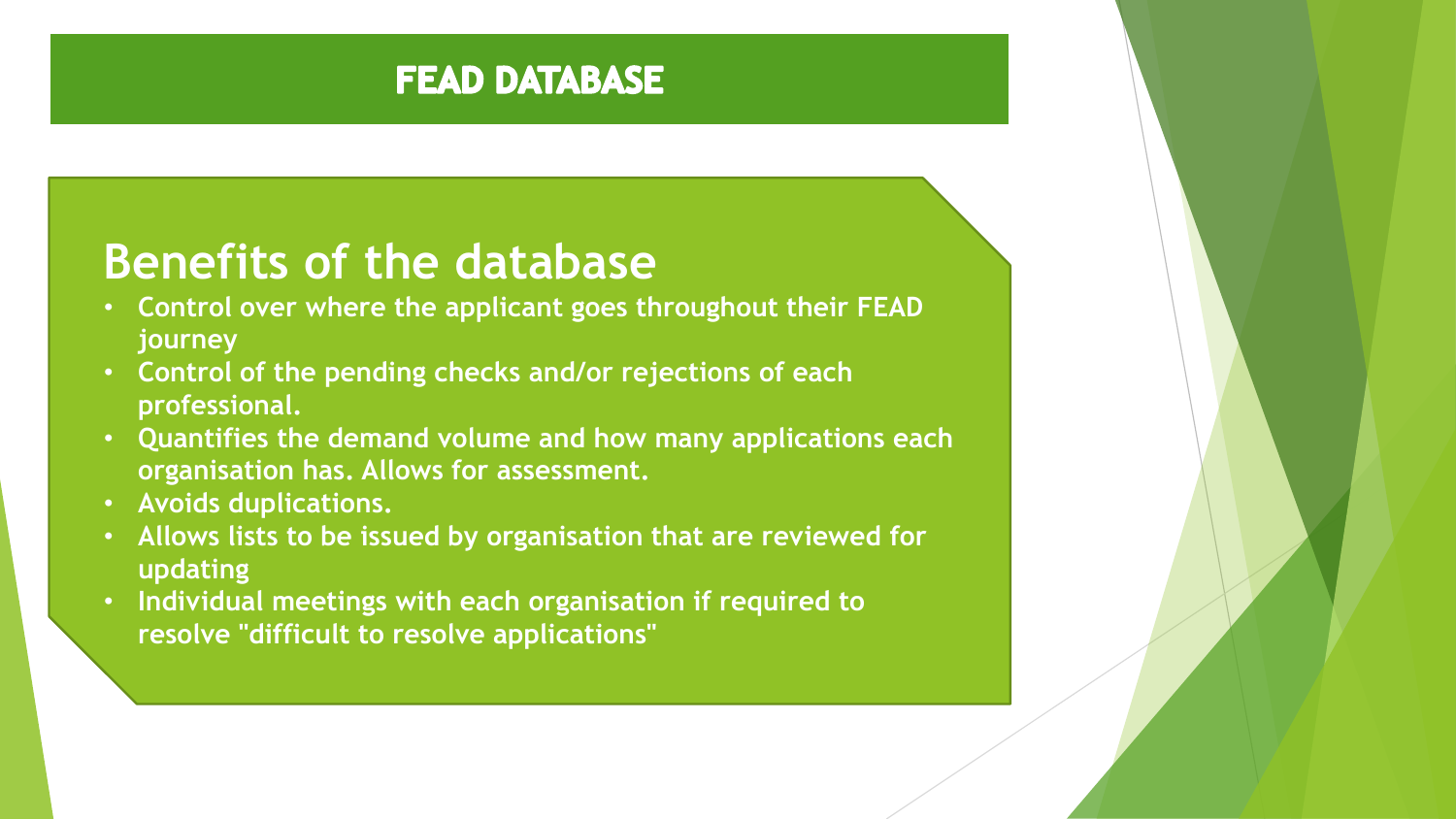

## **Brought about by the pandemic...**

- **The pandemic requires us to adapt to digital methods:**
- **1. Meetings**
- **2. Processing applications in a new format avoiding paper**
- **Not all our DPOs have the same digital skills and resources, a vital tool today to manage a common methodology.**
- **Difficulties with data protection when it comes to sharing information digitally.**
- **With the pandemic, demand and application resolution times increase.**

# **Specific to management...**

- **Compatibility of FEAD's caring nature with the professional intervention methodology, based on promoting individuals and families.**
- **Lightens the bureaucratic load, simplifying the management model.**